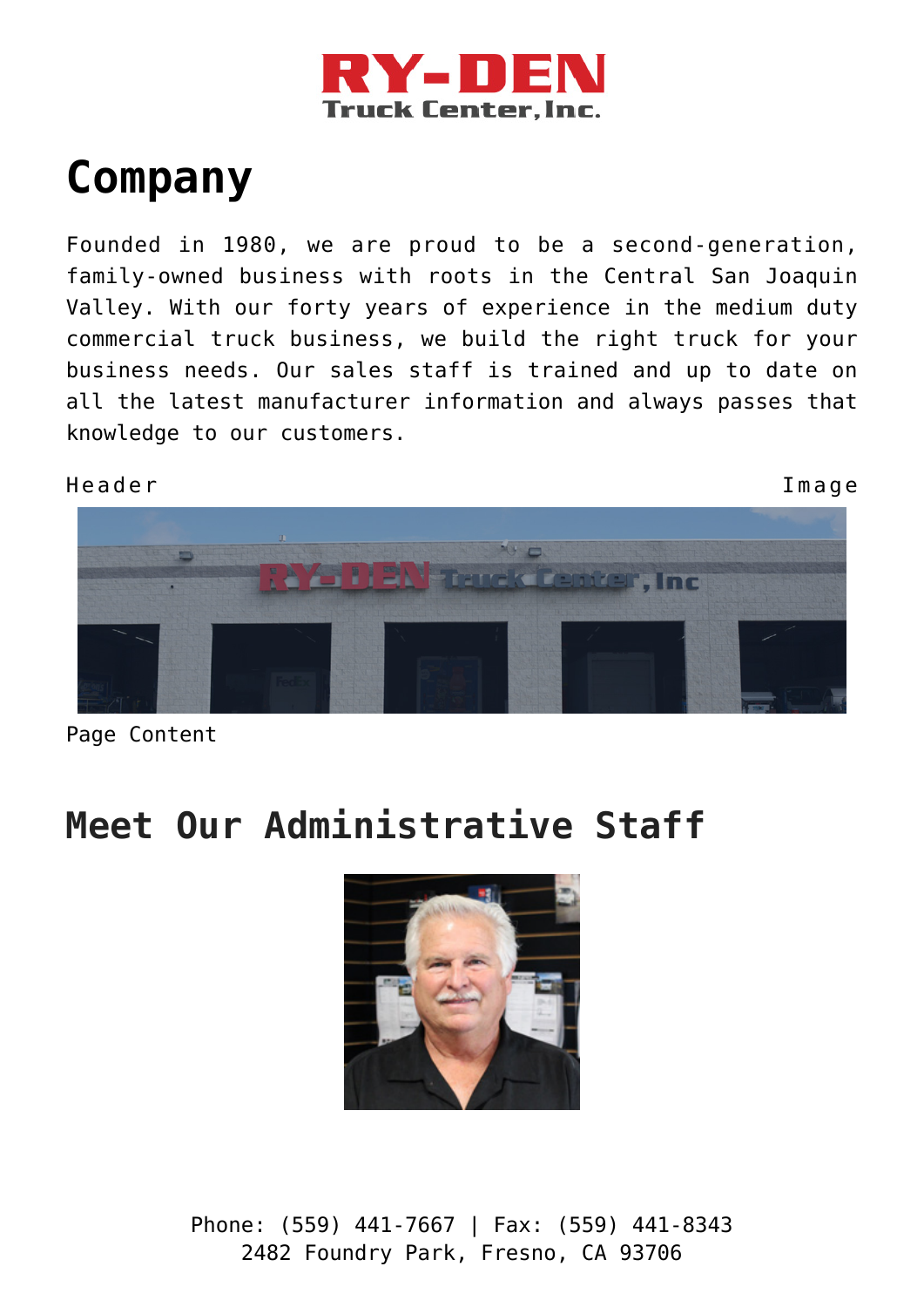

**Craig Crump** President 39 Years of Experience



**Jeremy Faith** General Manager 15 Years of Experience



Kevin Shepherd Service Manager 8 Years of Experience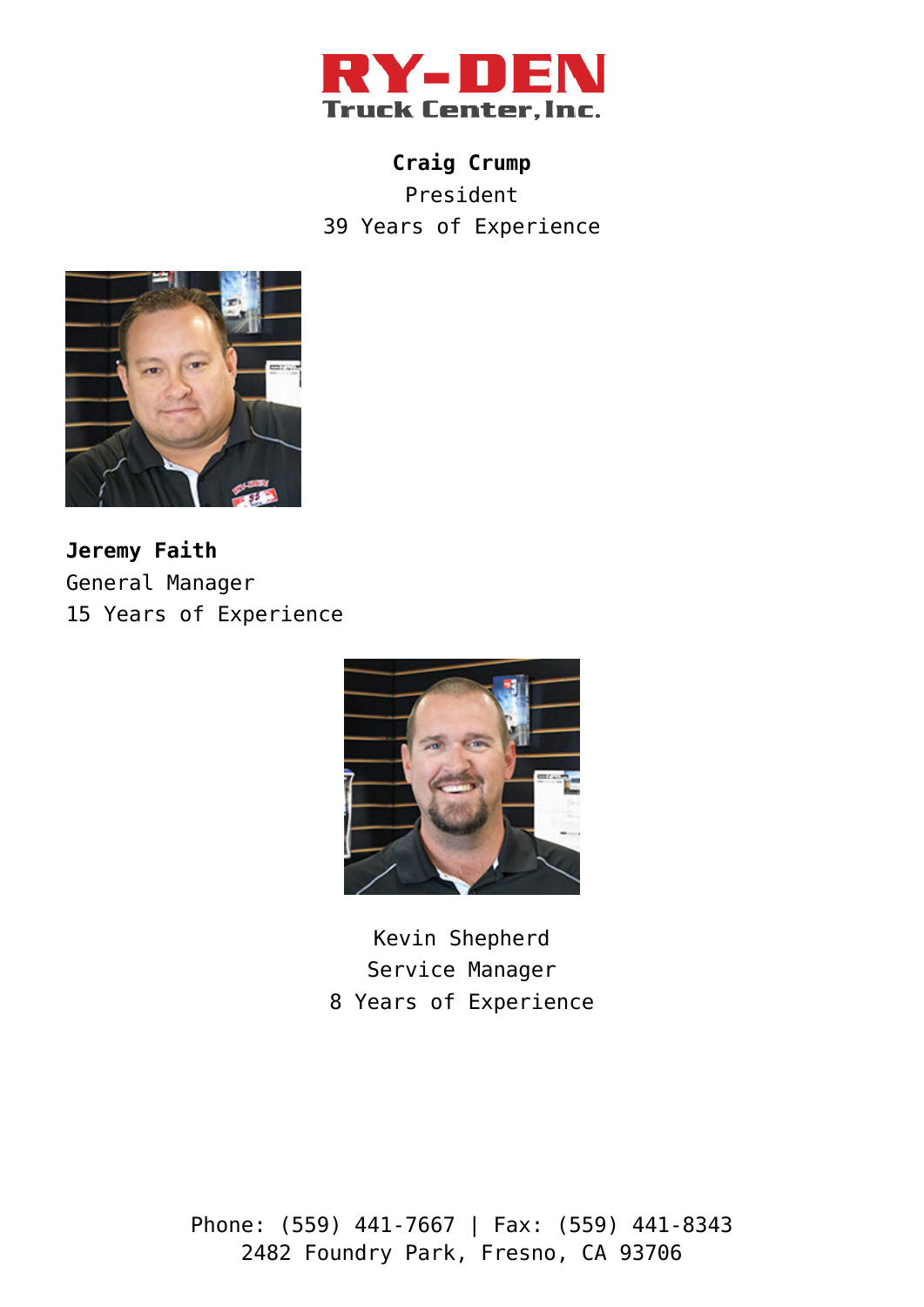



### **Phil Terry** Sales 23 Years of Experience



**Tou Lee** Parts Counterperson 9 Years of Experience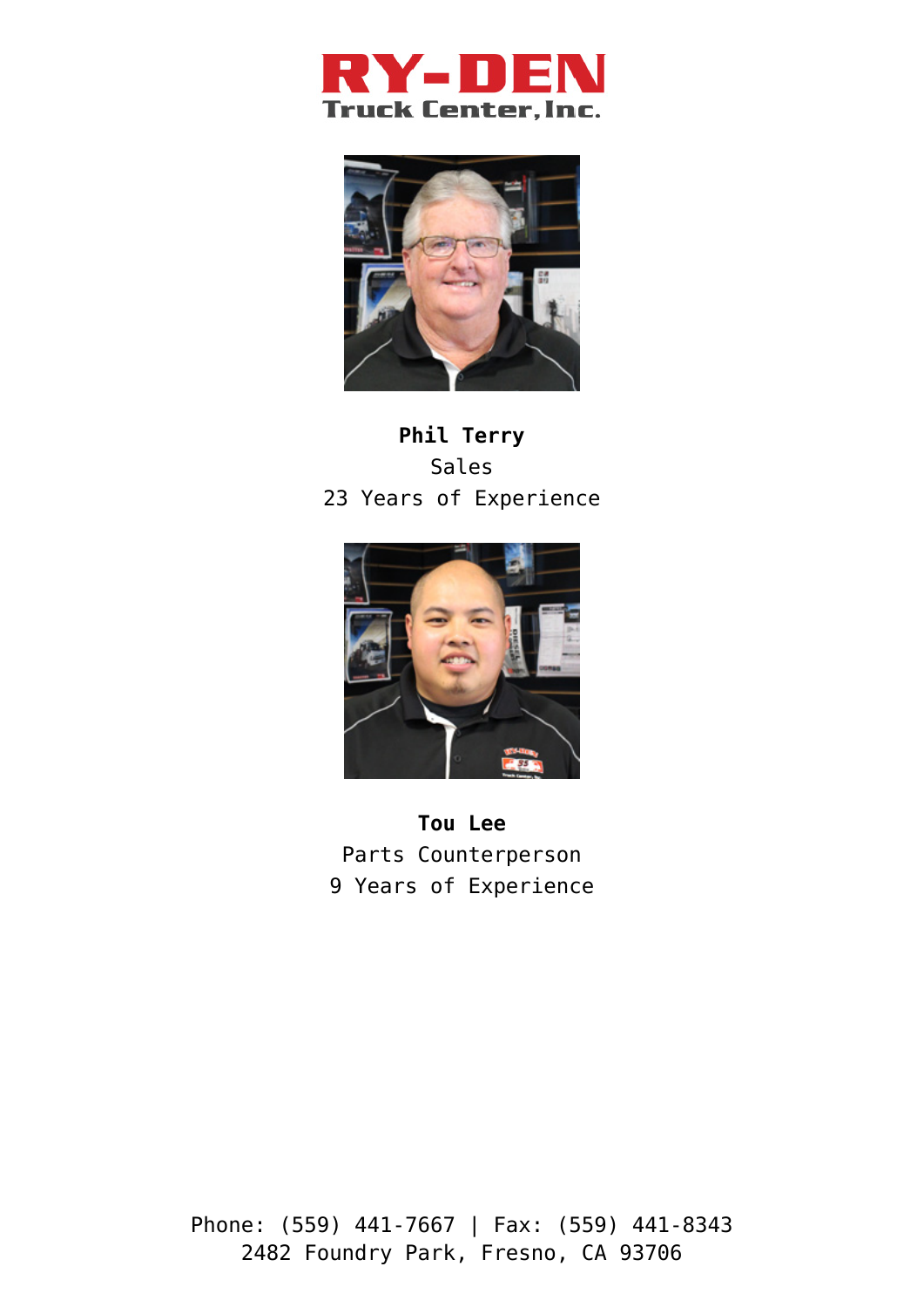



### **Mua Lee** Service Writer 2 Years of Experience



**John Terry** Sales 8 Years of Experience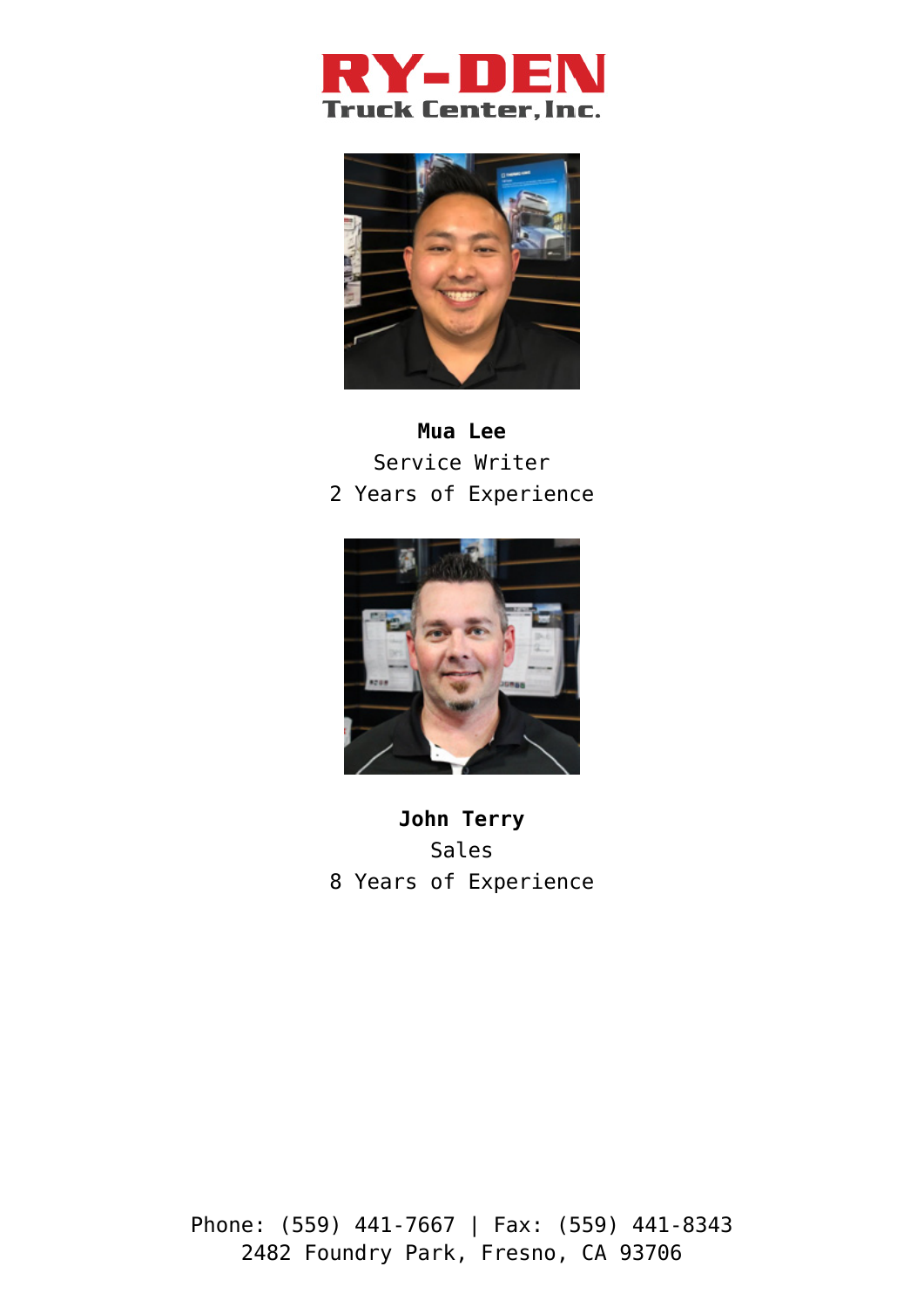



### Robert Cortez Parts Counterperson 2 Years of Experience



**Naomi Godinez** Sales Secretary 8 Years of Experience